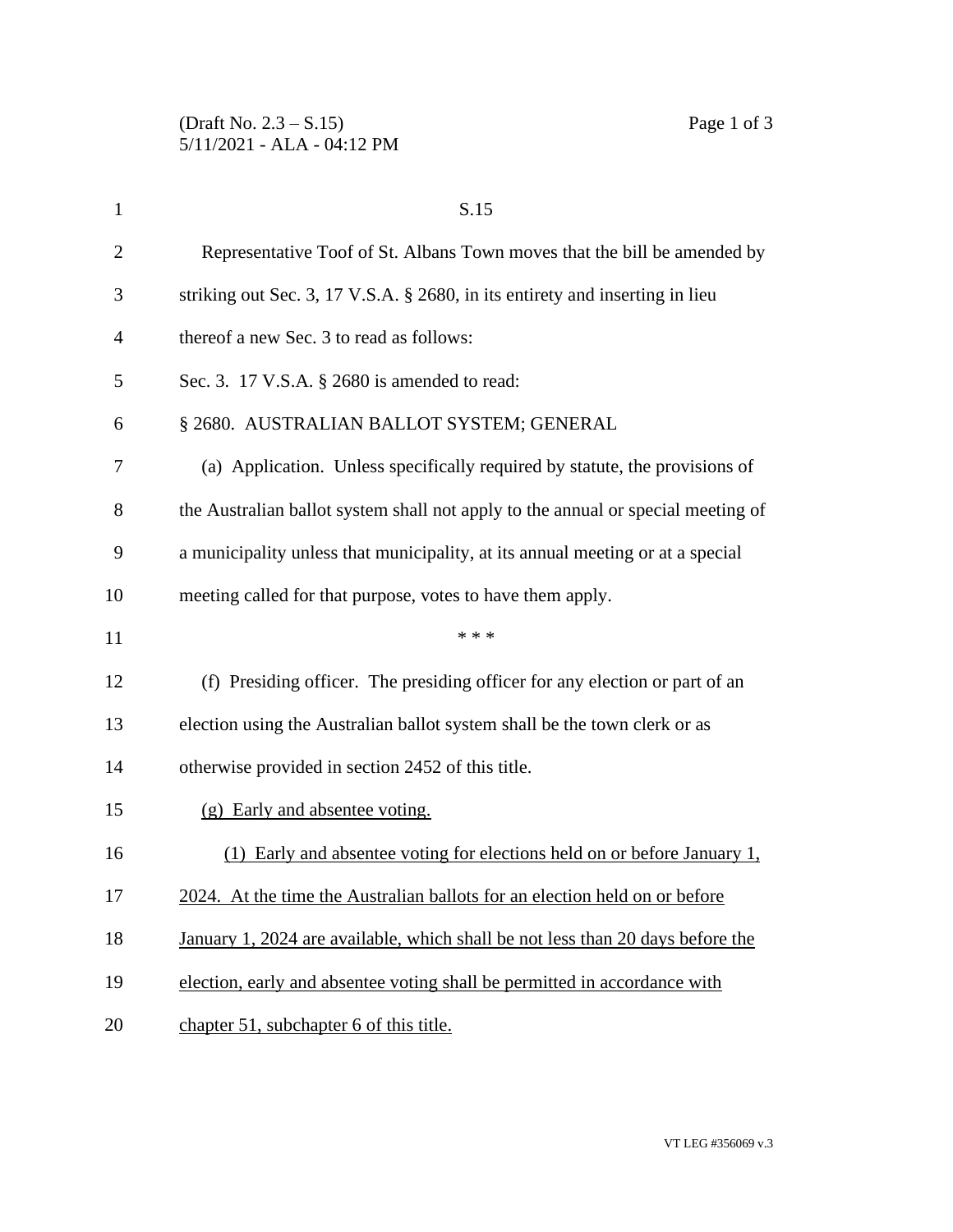(Draft No. 2.3 – S.15) Page 2 of 3 5/11/2021 - ALA - 04:12 PM

| $\mathbf{1}$   | (A) The legislative body of a town, city, or village may vote to mail a           |
|----------------|-----------------------------------------------------------------------------------|
| $\overline{2}$ | ballot to all active registered voters in the town, city, or village.             |
| 3              | (B) A school board may, after receiving the approval of the                       |
| $\overline{4}$ | legislative body of each member town in the district, vote to mail its annual     |
| 5              | meeting ballot to all active registered voters in the district. In such case, the |
| 6              | town clerk and election officials in the member towns shall be responsible for    |
| 7              | the mailing of the ballots, but all costs associated with the mailing of ballots  |
| 8              | shall be borne by the school district.                                            |
| 9              | (C) Ballots shall be mailed not less than 20 days before the election             |
| 10             | or as soon as they are available.                                                 |
| 11             | The mailing of ballots shall be conducted to the extent<br>(D)                    |
| 12             | practicable in accordance with chapter 51, subchapter 6 of this title.            |
| 13             | (2) Early and absentee voting for elections held after January 1, 2024.           |
| 14             | At the time the Australian ballots for an election held after January 1, 2024 are |
| 15             | available, which shall be not less than 20 days before the election, early and    |
| 16             | absentee voting shall be permitted in accordance with chapter 51, subchapter 6    |
| 17             | of this title.                                                                    |
| 18             | The municipal legislative body shall require the municipal clerk<br>(A)           |
| 19             | to mail to all of the active registered voters in the municipality the Australian |
| 20             | ballot to be used at the annual municipal or special municipal meeting.           |